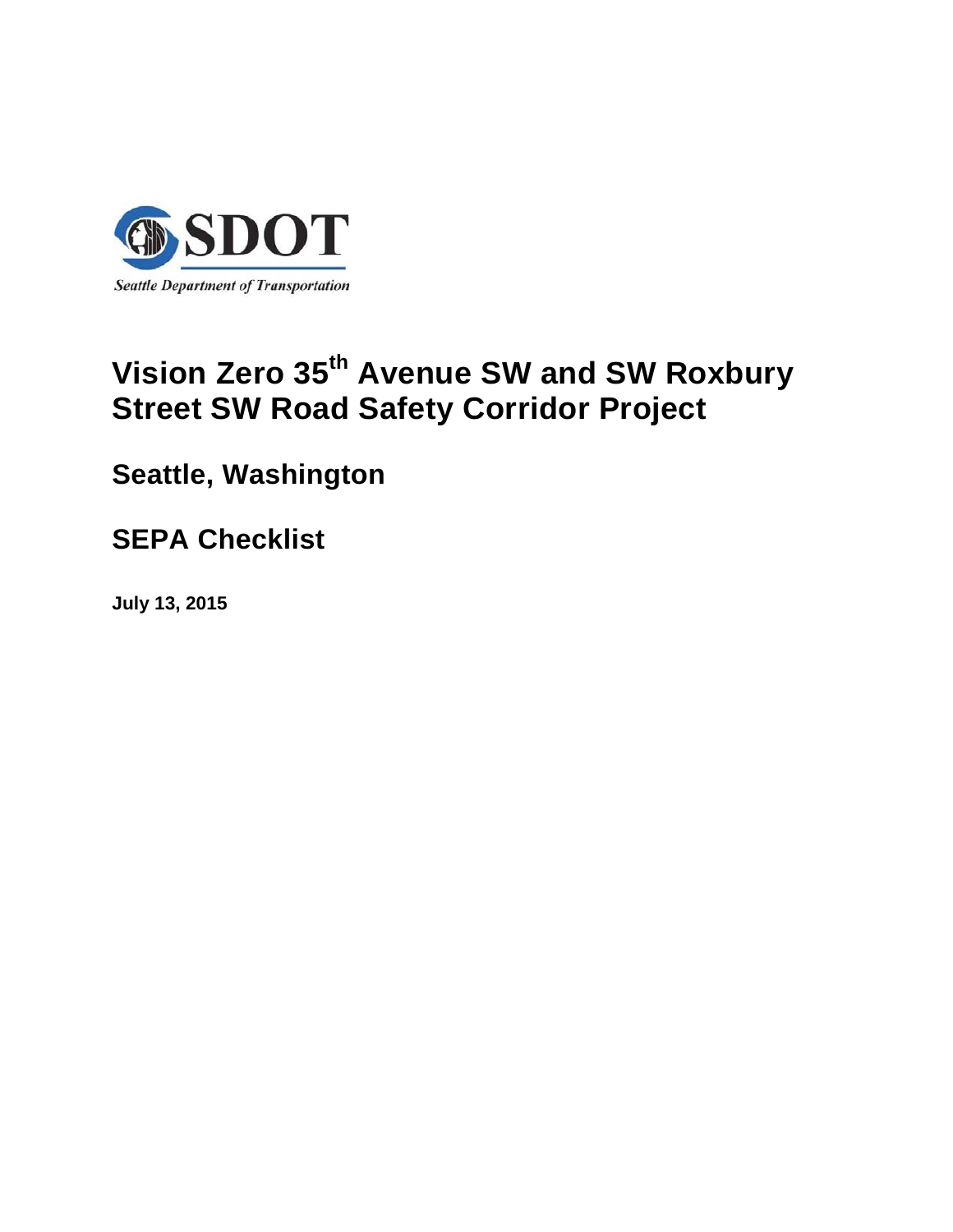# **STATE ENVIRONMENTAL POLICY ACT (SEPA) ENVIRONMENTAL CHECKLIST**

## **A. BACKGROUND**

# **1. Name of proposed project, if applicable:**

Vision Zero 35th Avenue SW and SW Roxbury Street SW Road Safety Corridor Project

## **2. Name of applicant:**

Seattle Department of Transportation

# **3. Address and phone number of applicant and contact person:**

Jim Curtin Seattle Department of Transportation PO Box 34996 Seattle, Washington 98124-4996 206.684.8874.

#### **4. Date checklist prepared:**

July 13, 2015

#### **5. Agency requesting checklist:**

Seattle Department of Transportation

#### 6. **Proposed timing or schedule (including phasing, if applicable):**

Most of the Vision Zero 35th Avenue SW and SW Roxbury Street SW Road Safety Corridor Project improvements will be installed during the summer and fall of 2015. King County is installing a sidewalk on a portion of the south side of SW Roxbury Street in late in 2015 or early in 2016. The bicycle facilities will be installed after the sidewalk is complete in 2016.

# **7. Do you have any plans for future additions, expansion, or further activity related to or connected with this proposal? If yes, explain.**

Crosswalks may be marked along the SW Roxbury Street in the future.

One year after the changes are complete, SDOT will produce a before and after study to report on the findings relative to speed, collisions, and volumes. Based on this evaluation safety improvements may be added or changed in the roadway.

SDOT plans to evaluate safety and install Vision Zero safety improvements on 35<sup>th</sup> Avenue SW, north of Willow Street SW in 2016.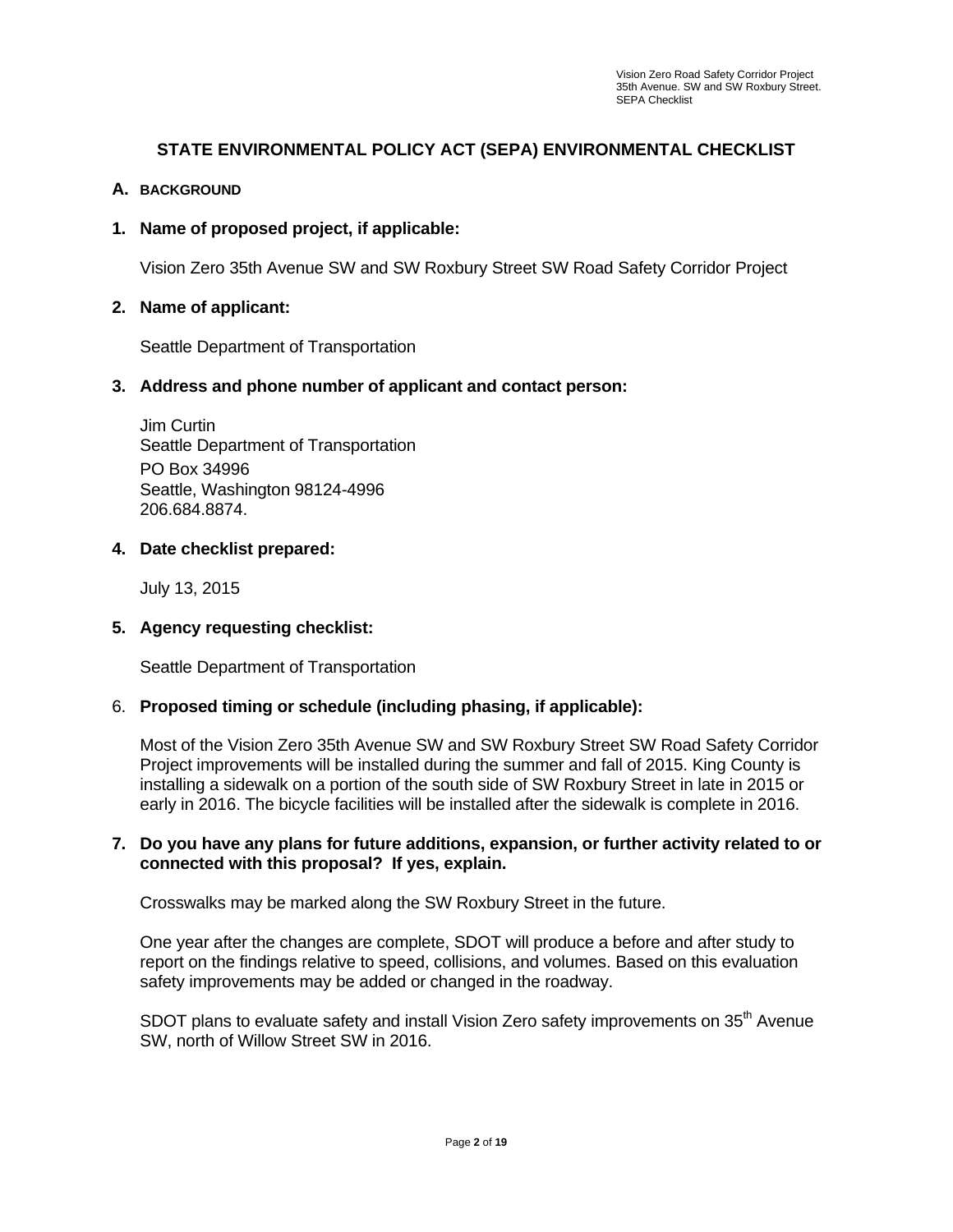**8. List any environmental information you know about that has been prepared, or will be prepared, directly related to this proposal.** 

There is no environmental information that has been prepared for this project.

**9. Do you know whether applications are pending for governmental approvals of other proposals directly affecting the property covered by your proposal? If yes, explain.** 

There are no pending government approvals that directly affect this project.

**10. List any government approvals or permits that will be needed for your proposal, if known.** 

No governmental approvals or permits will be needed.

**11. Give brief, complete description of your proposal, including the proposed uses and the size of the project and site. There are several questions later in this checklist that ask you to describe certain aspects of your proposal. You do not need to repeat those answers on this page. (Lead agencies may modify this form to include additional specific information on project description.)** 

Vision Zero is a citywide traffic safety initiative that aims to eliminate traffic deaths and serious injuries on Seattle streets. The project analyzes traffic accident data and uses this data to design road safety improvements and focus community education and enforcement. Along the SW Roxbury and  $35<sup>th</sup>$  Avenue corridor SDOT proposes to make the following improvements:

# **35th Ave SW**

- Re-channelize 35<sup>th</sup> Ave SW between SW Roxbury St and SW Willow St so that there is one general travel lane in each direction with a center two-way left-turn lane.
- Install lane markers (buttons) throughout the corridor.
- Adjust feedback loops and signs for existing radar cameras
- Add new speed and safety signs.
- Adjust signal heads and vehicle detection for the new lane alignments.
- Synchronize signal timing for reduced speed limits.

#### **Roxbury Ave SW**

- Re-channelize SW Roxbury Street between 17th Avenue SW and 35th Avenue SW so that there is one general travel lane in each direction with a center two-way left-turn lane.
- Install transit lanes on SW Roxbury Street between 25th Ave SW and SW  $30<sup>th</sup>$ Avenues SW.
- Install east and west bike lanes on between  $18<sup>th</sup>$  -24t<sup>h</sup> Ave SW and 30 35th SW
- Pave roadway between 17th Avenue SW and 18th Avenue SW.
- Install up to 17 curb ramps along SW Roxbury Street.
- Install accessible pedestrian signals (APS) at 17th Ave SW.
- Paint curbs at the 5-way intersection at Delridge Way SW/SW RoxburySt/16<sup>th</sup> Ave SW.
- Signs will be installed clarifying the left turning movement from  $4<sup>th</sup>$  Ave SW to westbound Roxbury to address a left turn collision.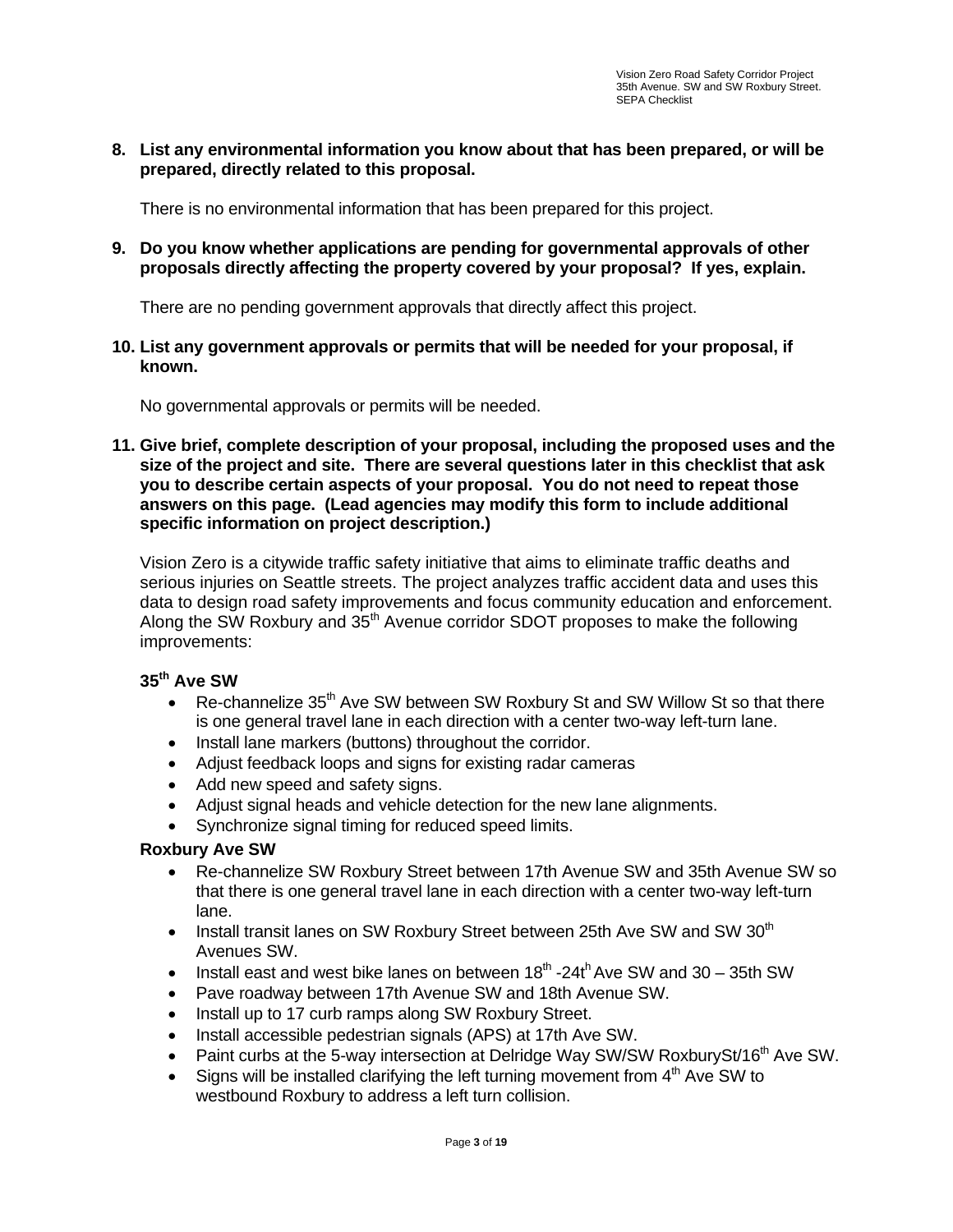- Install lane markers (buttons) throughout the corridor.
- Adjust feedback loops and signs for existing radar cameras.
- Add new speed and safety signs.
- Adjust signal heads and vehicle detection for the new lane alignments.
- Synchronize signal timing for reduced speed limits.

In addition King County will install 300 linear feet of sidewalk on south side of SW Roxbury (between  $30<sup>th</sup>$  Ave SW &  $28<sup>th</sup>$  Ave SW ), which is outside the City limits.

**12. Location of the proposal. Give sufficient information for a person to understand the precise location of your proposed project, including a street address, if any, and section, township, and range, if known. If a proposal would occur over a range of area, provide the range or boundaries of the site(s). Provide a legal description, site plan, vicinity map, and topographic map, if reasonably available. While you should submit any plans required by the agency, you are not required to duplicate maps or detailed plans submitted with any permit applications related to this checklist.** 

The project site is the public right of way on SW Roxbury Street between Olsen Place SW and 35<sup>th</sup> Avenue SW and 35<sup>th</sup> Avenue SW between SW Roxbury Street and SW Willow St.

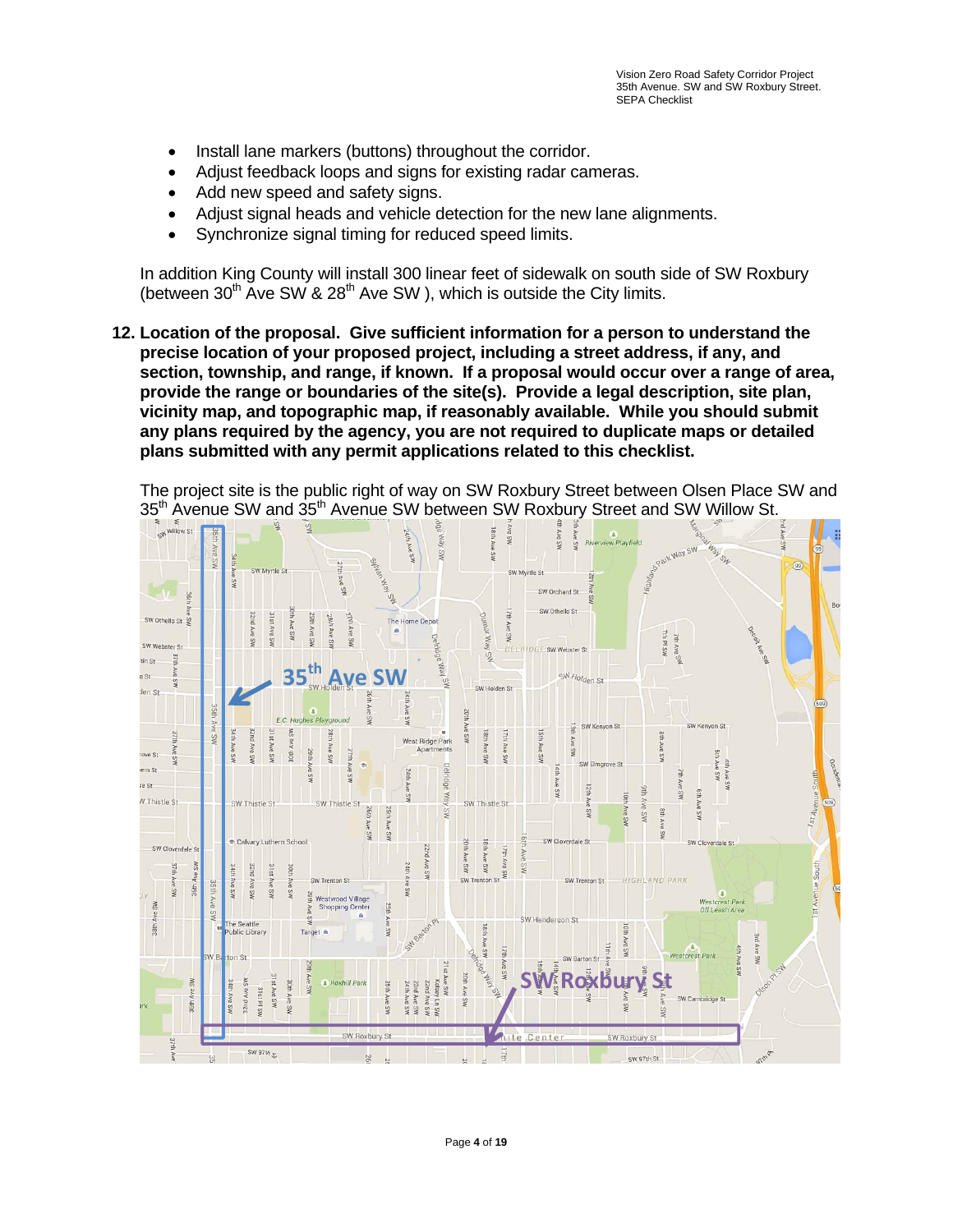#### **ENVIRONMENTAL ELEMENTS**

- **1. Earth** 
	- **a. General description of the site:** *[Check the applicable boxes]*

| $\Box$ Flat              | $\boxtimes$ Rolling | $\Box$ Hilly | $\Box$ Steep Slopes | Mountainous |
|--------------------------|---------------------|--------------|---------------------|-------------|
| $\Box$ Other: (identify) |                     |              |                     |             |

#### **b. What is the steepest slope on the site (approximate percent slope)?**

| Along 35 <sup>th</sup> Avenue SW the steepest slope in the project area is 7% between Cambridge                                                   |  |
|---------------------------------------------------------------------------------------------------------------------------------------------------|--|
| and Roxbury Streets SW. The steepest slopes along Roxbury Street SW are 8% grades                                                                 |  |
| located between 25 <sup>th</sup> and 27 <sup>th</sup> , 22 <sup>rd</sup> and 23 <sup>rd</sup> and 7 <sup>th</sup> and 8 <sup>th</sup> Avenues SW. |  |

**c. What general types of soils are found on the site (for example, clay, sand, gravel, peat, muck)? If you know the classification of agricultural soils, specify them and note any agricultural land of long-term commercial significance and whether the proposal results in removing any of these soils.** 

Beneath the roadbed there are glacial soils in the project area. The majority of the soil beneath 35th Avenue SW and SW Roxbury is glacial till and hardpan from the Vashon glaciation that occurred 12ka to18ka before the present. There are also areas of glacial sand and silt soils called the Esperance Sand along 35th Ave SW between SW Findlay and SW Morgan Streets and on the eastside of the road between SW Elmgrove and SW Thistle. Glacial recessional outwash soils consisting of and gravel are present on SW Roxbury Street between 30th Avenue SW and 23rd Avenue SW and east of 8th Avenue SW. The only non-glacial so in the project area are the peat and organic silt wetland deposits located on SW Roxbury Street between 27th Avenue SW and 29th Avenue SW. The peat/organic silt, the youngest soil on the project site, is from the Holocene and is less than 12ka old.

**d. Are there surface indications or history of unstable soils in the immediate vicinity? If so, describe.** 

There are no potential slide areas noted on Seattle GIS for the project area

**e. Describe the purpose, type, total area, and approximate quantities and total affected area of any filling, excavation, and grading proposed. Indicate the source of fill.** 

The only excavation for the project will be for the installation of posts for signs.

**f. Could erosion occur as a result of clearing, construction, or use? If so, generally describe.** 

Very little erosion is expected since the paved road surface will remain in place for the majority of the work. On SW Roxbury some ground will be disturbed during construction of the curb ramps and for pavement repair.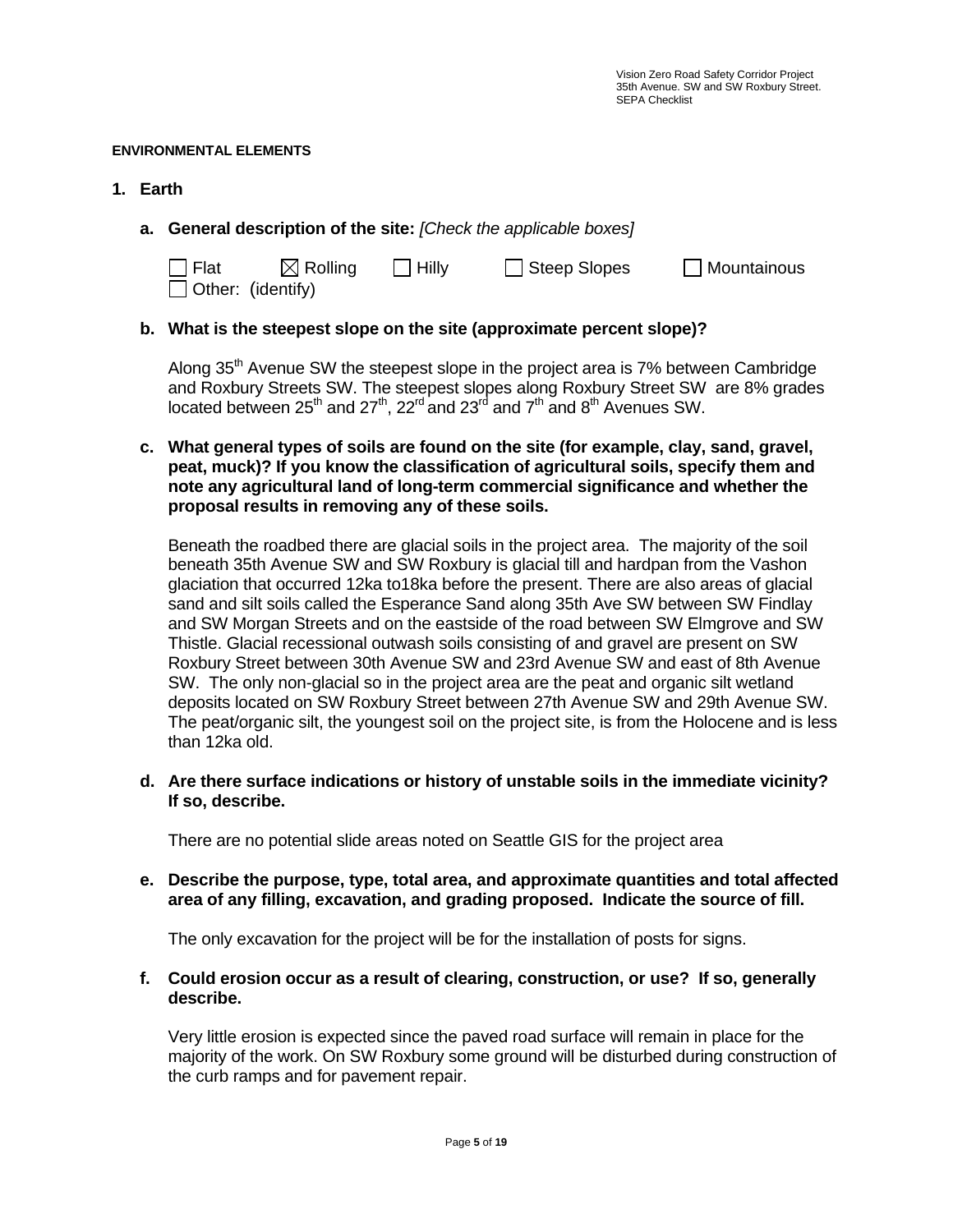**g. About what percent of the site will be covered with impervious surfaces after project construction (for example, asphalt or buildings)?** 

Almost 100% of the project site will remain covered with roadway or sidewalk following the project construction.

**h. Proposed measures to reduce or control erosion, or other impacts to the earth, if any:** 

Standard BMPs to reduce and control sediment will be used.

- **2. Air** 
	- **a. What types of emissions to the air would result from the proposal during construction, operation, and maintenance when the project is completed? If any, generally describe and give approximate quantities if known.**

1500 MTCO2 will be produced from the 30,000 square feet of pavement installed. (50 MTCO2 per 1000 sq ft of pavement)

In addition there will be exhaust emitted from work trucks installing the safety improvements.

**b. Are there any off-site sources of emissions or odor that may affect your proposal? If so, generally describe.** 

No.

**c. Proposed measures to reduce or control emissions or other impacts to air, if any:** 

None.

- **3. Water** 
	- **a. Surface:** 
		- **1) Is there any surface water body on or in the immediate vicinity of the site (including year-round and seasonal streams, saltwater, lakes, ponds, wetlands)? If yes, describe type and provide names. If appropriate, state what stream or river it flows into.**

There is a wetland located one block north of Roxbury between 29<sup>th</sup> Avenue SW and  $27<sup>th</sup>$  Ave SW. The wetland drains towards Longfellow Creek which enters the West Waterway of the Duwamish River.

**2) Will the project require any work over, in, or adjacent to (within 200 feet) the described waters? If yes, please describe and attach available plans.** 

No.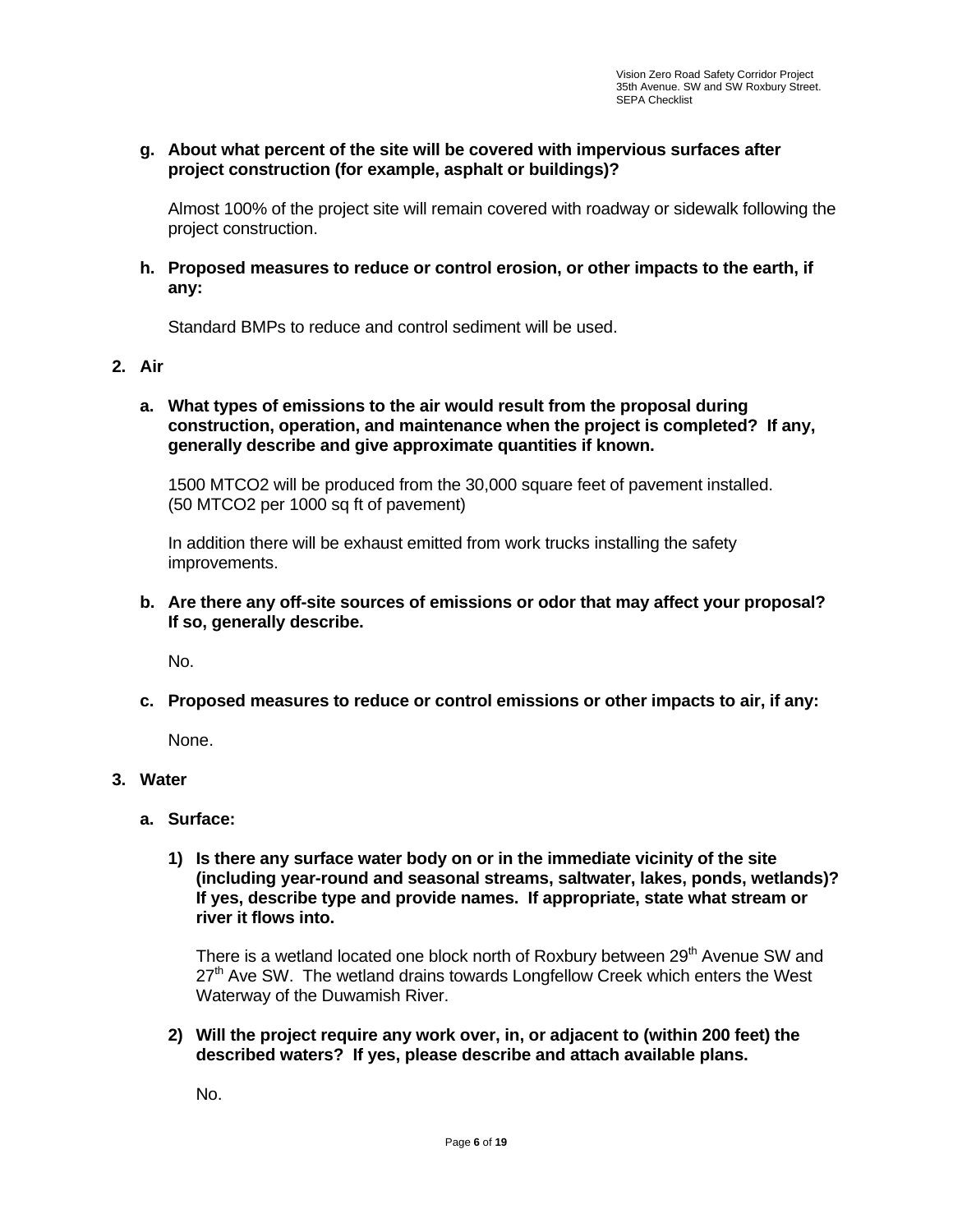**3) Estimate the amount of fill and dredge material that would be placed in or removed from surface water or wetlands and indicate the area of the site that would be affected. Indicate the source of fill material.** 

None.

**4) Will the proposal require surface water withdrawals or diversions? Give general description, purpose, and approximate quantities if known.** 

No.

**5) Does the proposal lie within a 100-year floodplain? If so, note location on the site plan.** 

No.

**6) Does the proposal involve any discharges of waste materials to surface waters? If so, describe the type of waste and anticipated volume of discharge.** 

No.

- **b. Ground:** 
	- **1) Will ground water be withdrawn from a well for drinking water or other purposes? If so, give a general description of the well, proposed uses and approximate quantities withdrawn from the well. Will water be discharged to groundwater? Give general description, purpose, and approximate quantities if known.**

No.

**2) Describe waste material that will be discharged into the ground from septic tanks or other sources, if any (for example: Domestic sewage; industrial, containing the following chemicals . . . ; agricultural; etc.). Describe the general size of the system, the number of such systems, the number of houses to be served (if applicable), or the number of animals or humans the system(s) are expected to serve.**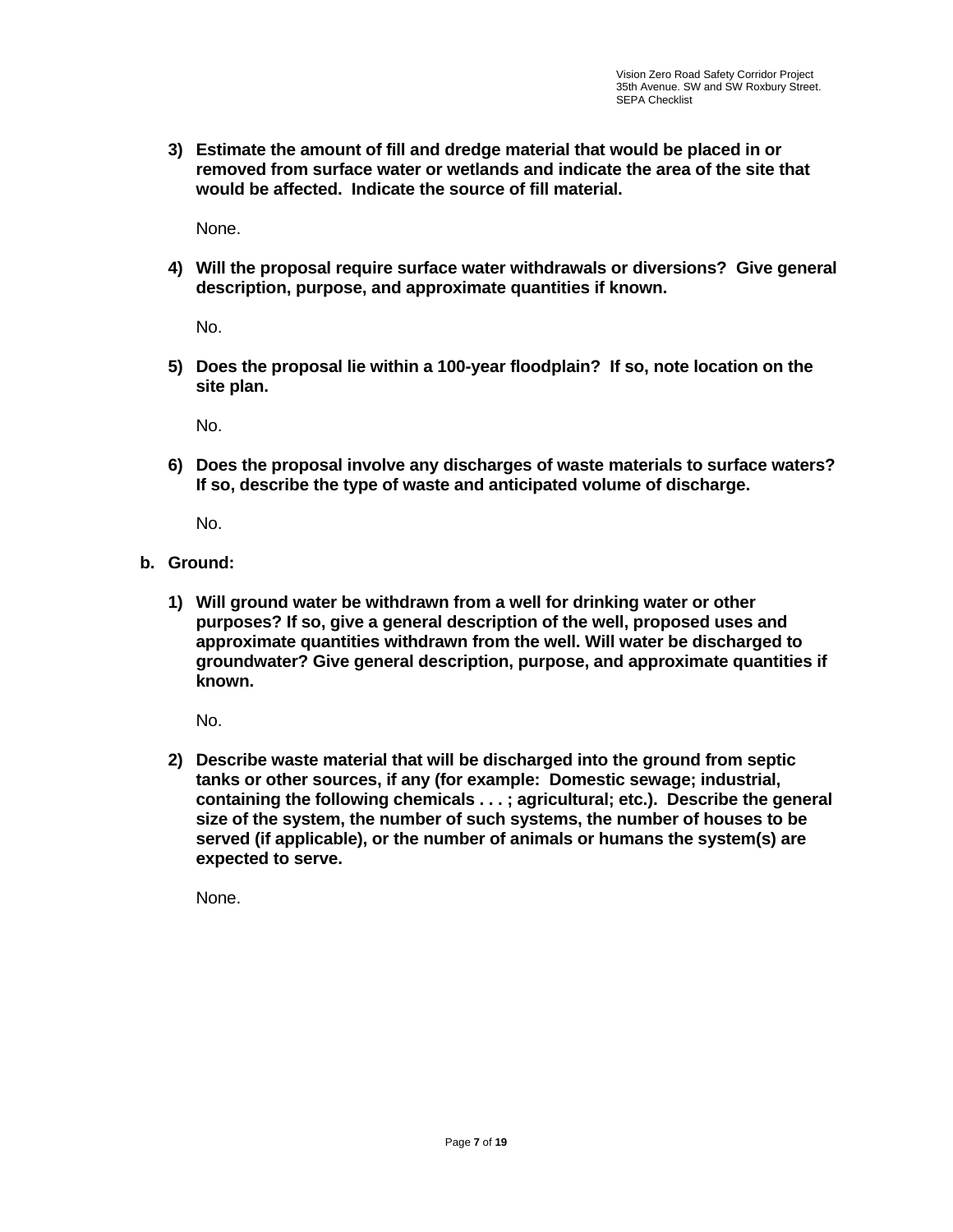- **c. Water runoff (including stormwater):** 
	- **1) Describe the source of runoff (including storm water) and method of collection and disposal, if any (include quantities, if known). Where will this water flow? Will this water flow into other waters? If so, describe.**

The source of runoff in the project area will be precipitation. Runoff will exit the site via the Seattle public Utilities drainage and wastewater system. Part of the corridor drains to the Duwamish River, part drains to Puget Sound and a small portion drains to the combined sewer that goes the King County West Point Treatment Plant.

**2) Could waste materials enter ground or surface waters? If so, generally describe.** 

No.

**3) Does the proposal alter or otherwise affect drainage patterns in the vicinity of the site? If so, describe.** 

No.

**d. Proposed measures to reduce or control surface, ground, and runoff water, and drainage pattern impacts, if any:** 

Construction crews will follow establish BMPs for stormwater protection.

#### **4. Plants**

**a. Types of vegetation found on the site:** *[Check the applicable boxes]*

| $\boxtimes$ Deciduous trees:                  | Alder      | Maple            | Aspen          | Other: (identify) |
|-----------------------------------------------|------------|------------------|----------------|-------------------|
| $\boxtimes$ Evergreen trees:                  | l Fir      | Cedar            | Pine           | Other: (identify) |
| <b>Shrubs</b>                                 |            |                  |                |                   |
| $\boxtimes$ Grass                             |            |                  |                |                   |
| Pasture                                       |            |                  |                |                   |
| $\Box$ Crop or grain                          |            |                  |                |                   |
| Orchards, vineyards, or other permanent crops |            |                  |                |                   |
| Wet soil plants:                              | Cattail    | <b>Buttercup</b> | <b>Bulrush</b> | Skunk cabbage     |
| Other: (identify)                             |            |                  |                |                   |
| Water plants:                                 | water lily | eelgrass         | milfoil        | Other: (identify) |
| $\Box$ Other types of vegetation: (identify)  |            |                  |                |                   |

#### **b. What kind and amount of vegetation will be removed or altered?**

There are no plans to remove vegetation except for that located in the areas where posts are installed.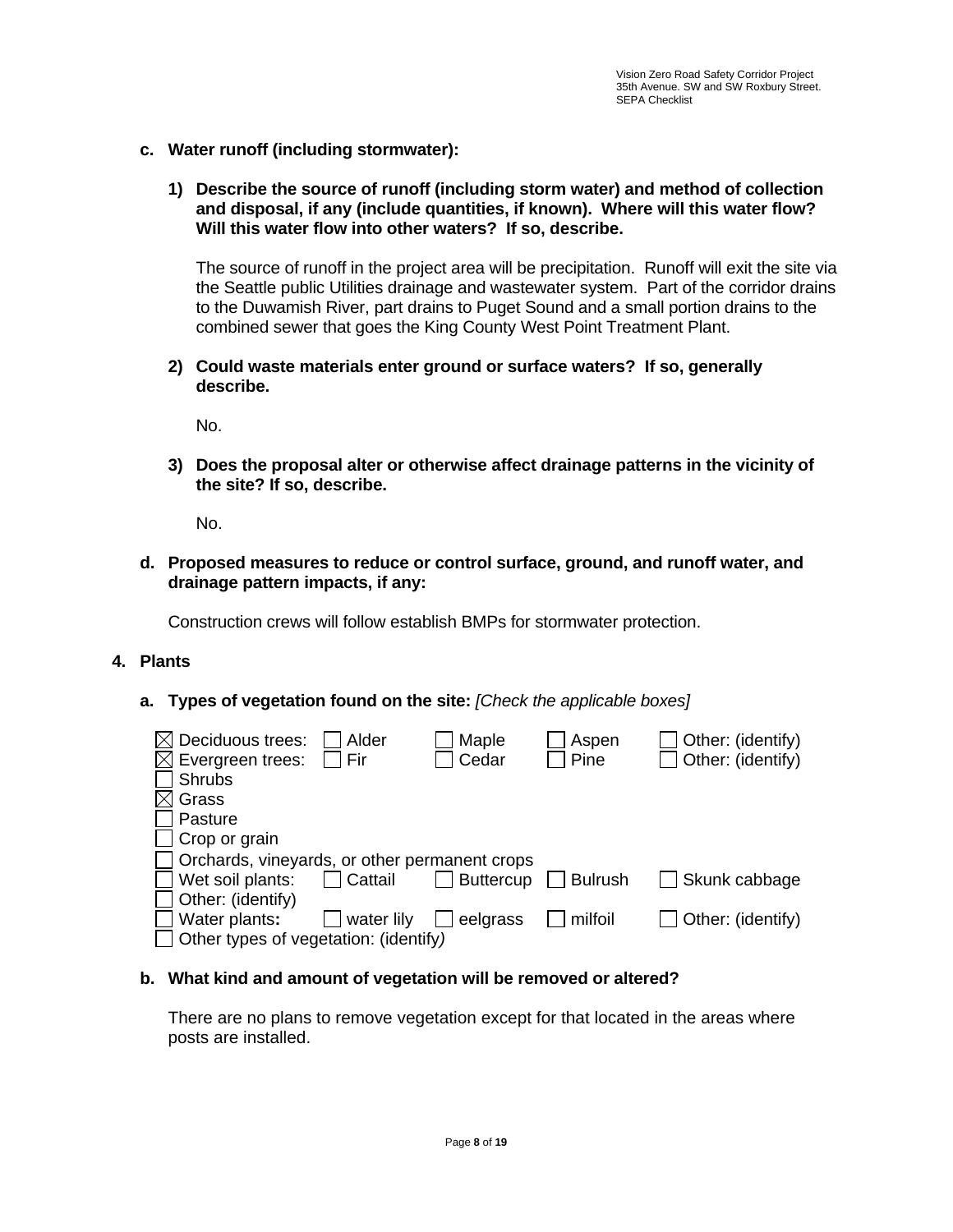**c. List threatened or endangered species known to be on or near the site.** 

None, The project area is a fully developed right of way without wildlife habitat.

**d. Proposed landscaping, use of native plants, or other measures to preserve or enhance vegetation on the site, if any:** 

No landscaping is planned.

**e. List all noxious weeds and invasive species known to be on or near the site.** 

No noxious weeds are known to be on or near the site.

#### **5. Animals**

**a. Birds and animals which have been observed on or near the site or are known to be on or near the site:** *[Check the applicable boxes]*

| $\boxtimes$ Birds:<br>$\Box$ Other: (identify) | $\boxtimes$ Hawk            |        | $\boxtimes$ Eagle<br>Heron | $\boxtimes$ Songbirds |
|------------------------------------------------|-----------------------------|--------|----------------------------|-----------------------|
| <b>Mammals:</b><br>$\Box$ Other: (identify)    | l Deer                      | Bear   | $\blacksquare$ Elk         | <b>Beaver</b>         |
| Fish:<br>$\vert$ Shellfish                     | l Bass<br>Other: (identify) | Salmon | $\vert \vert$ Trout        | Herring               |

#### **b. List any threatened or endangered species known to be on or near the site.**

Since the project site is a fully developed right of way, there are no threatened and endangered species on the project site.

#### **c. Is the site part of a migration route? If so, explain.**

No.

#### **d. Proposed measures to preserve or enhance wildlife, if any:**

No.

**e. List any invasive animal species known to be on or near the site.**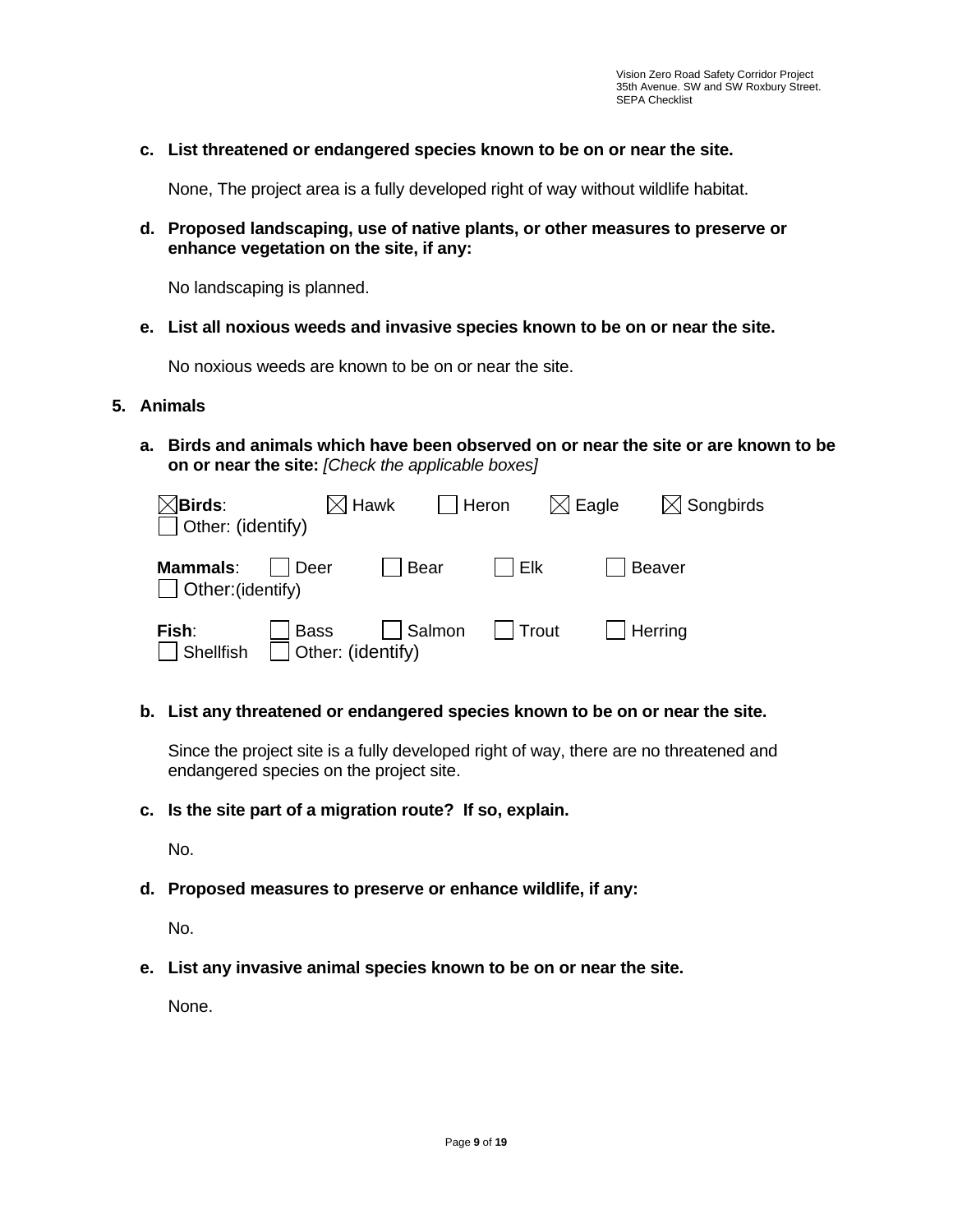- **6. Energy and natural resources** 
	- **a. What kinds of energy (electric, natural gas, oil, wood stove, solar) will be used to meet the completed project's energy needs? Describe whether it will be used for heating, manufacturing, etc.**

Electricity will be used to operate the new and upgraded signals.

**b. Would your project affect the potential use of solar energy by adjacent properties? If so, generally describe.** 

No.

**c. What kinds of energy conservation features are included in the plans of this proposal? List other proposed measures to reduce or control energy impacts, if any:** 

None.

- **7. Environmental health** 
	- **a. Are there any environmental health hazards, including exposure to toxic chemicals, risk of fire and explosion, spill, or hazardous waste that could occur as a result of this proposal? If so, describe.** 
		- **1) Describe any known or possible contamination at the site from present or past uses.**

Table 1 in the Appendix shows sites adjacent to SW Roxbury Street or 35<sup>th</sup> Avenue SW are listed as contaminated or as parcels that have underground storage tanks. Due to the very limited nature of the excavation on this project, it is unlikely that any contaminated soil will be encountered**.** 

#### **2) Describe existing hazardous chemicals/conditions that might affect project development and design. This includes underground hazardous liquid and gas transmission pipelines located within the project area and in the vicinity.**

There are no known existing hazardous chemicals or conditions that might affect project development and design. There are no known underground hazardous liquid or gas transmission pipelines located within the project area.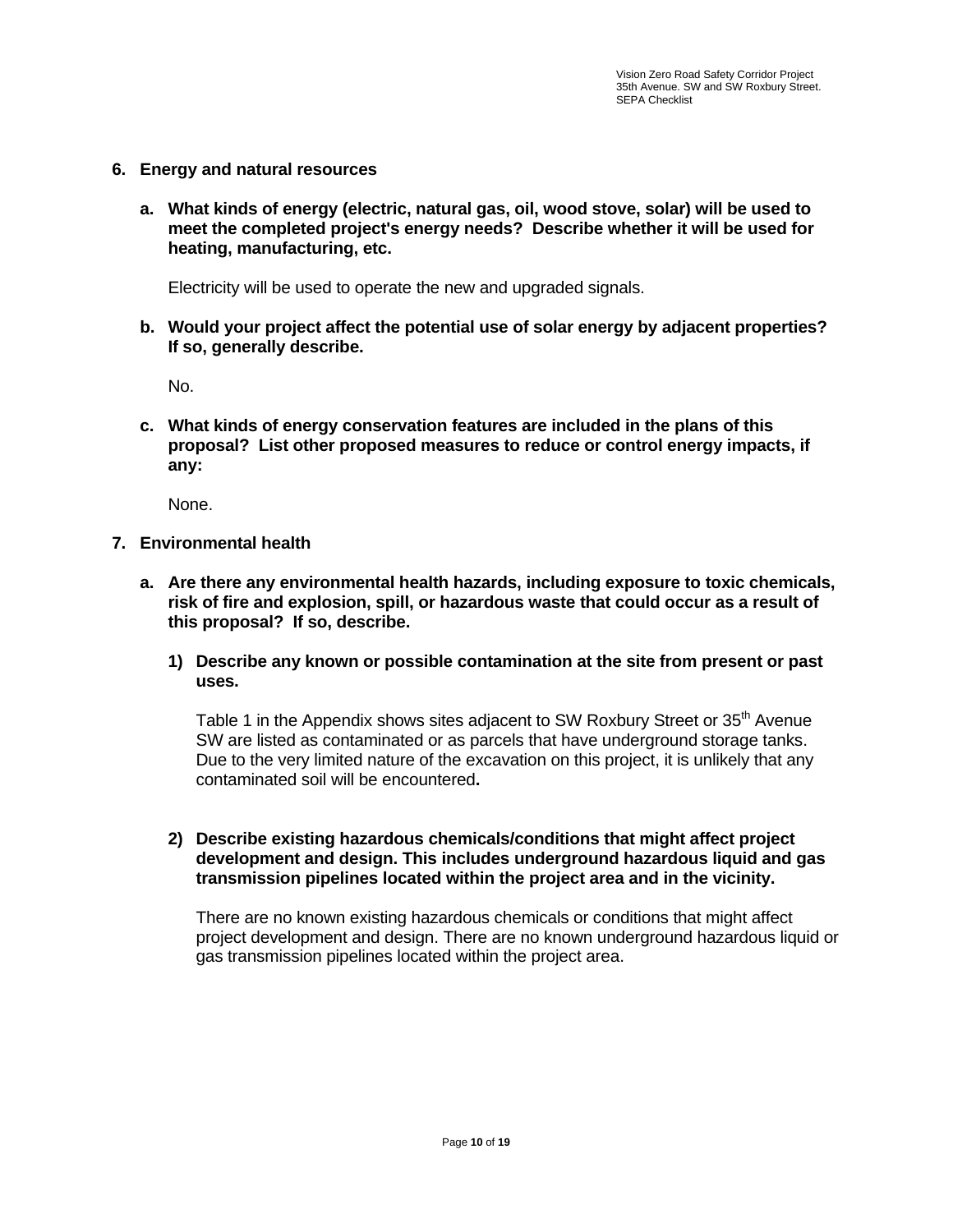## **3) Describe any toxic or hazardous chemicals that might be stored, used, or produced during the project's development or construction, or at any time during the operating life of the project.**

During construction potentially hazardous materials likely to be present include gasoline and diesel fuels, hydraulic fluids, oils, lubricants, solvents, paints, sealants and other chemical products. A spill of one of these substances could occur during construction as a result of either equipment failure or worker error.

#### **4) Describe special emergency services that might be required.**

No special emergency services will be required.

**5) Proposed measures to reduce or control environmental health hazards, if any:** 

None

#### **8. Noise**

**1) What types of noise exist in the area which may affect your project (for example: traffic, equipment, operation, other)?** 

There are no sources of noise that will affect the project.

# **2) What types and levels of noise would be created by or associated with the project on a short-term or a long-term basis (for example: traffic, construction, operation, other)? Indicate what hours noise would come from the site.**

The noise produced by this project will be typical of road construction projects and include contributions from vehicle engines, excavating equipment, saw cutting, cement trucks and asphalt paving equipment.

**3) Proposed measures to reduce or control noise impacts, if any:** 

Noise from construction equipment would occur between the hours of 7 am and 10 pm weekdays. Although not expected, if there is a need for work outside these times to minimize traffic impacts, the project will request a noise variance permit to allow some construction work at night.

#### **9. Land and shoreline use**

#### **a. What is the current use of the site and adjacent properties? Will the proposal affect current land uses on nearby or adjacent properties? If so, describe.**

The current use of the site is public Right of Way. The project won't affect current land uses on nearby or adjacent properties.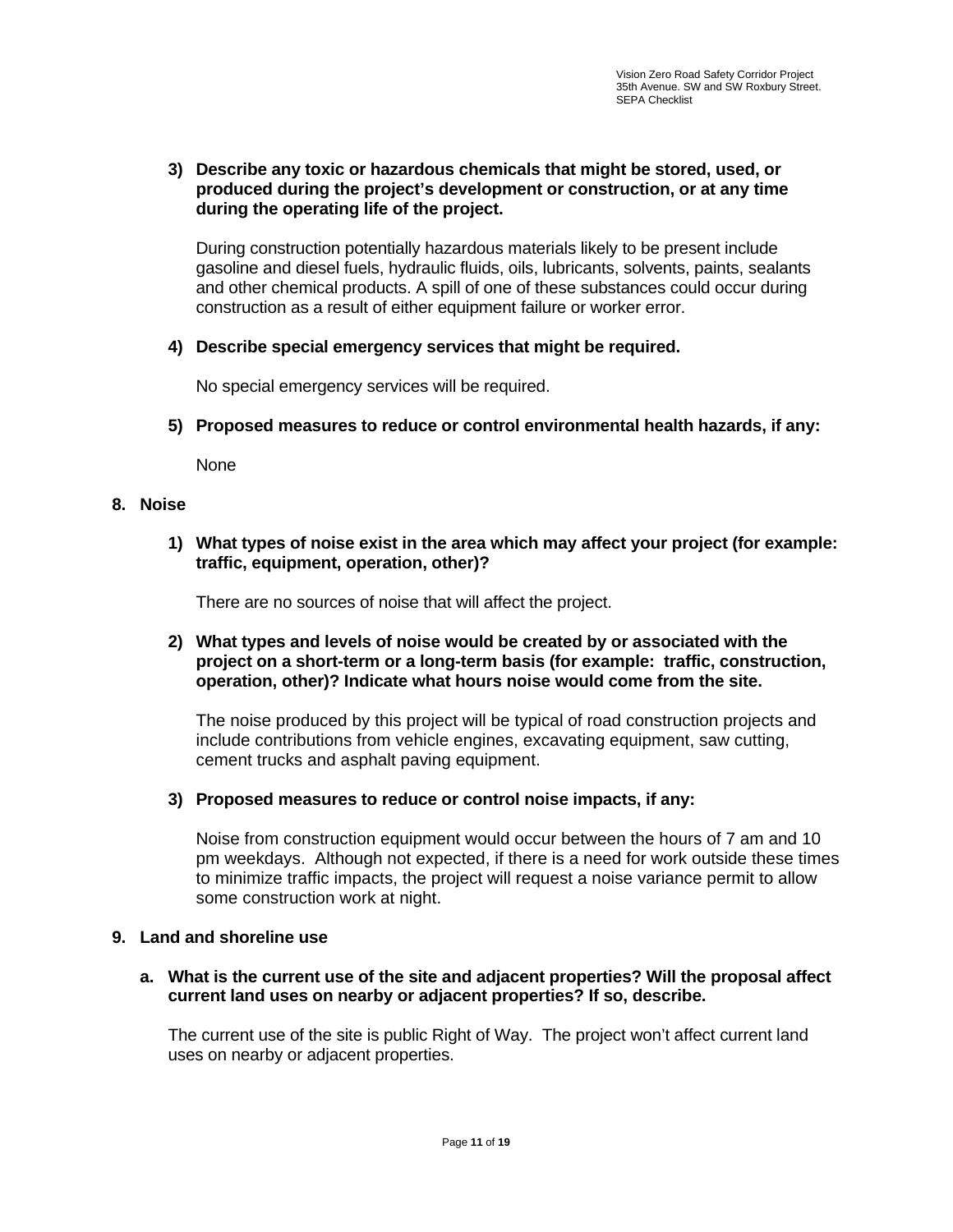**b. Has the site been used as working farmlands or working forest lands? If so, describe. How much agricultural or forest land of long-term commercial significance will be converted to other uses as a result of the proposal, if any? If resource lands have not been designated, how many acres in farmland or forest land tax status will be converted to nonfarm or non-forest use?** 

No.

**c. Will the proposal affect or be affected by surrounding working farm or forest land normal business operations, such as oversize equipment access, the application of pesticides, tilling, and harvesting? If so, how?** 

No.

**d. Describe any structures on the site.** 

None.

**e. Will any structures be demolished? If so, what?** 

No.

#### **f. What is the current zoning classification of the site?**

The majority of the parcels adjacent to the SW Roxbury and 35<sup>th</sup> Ave SW right of way are zoned Single Family. The corridor has two Multifamily Zones and several Neighborhood Commercial Zones. The approximate locations of these zones are listed below.

#### **Locations Zone**

Roxbury-(14<sup>th</sup> /15<sup>th</sup> SW to 17<sup>Th</sup>/18<sup>th</sup> SW) Neighborhood Commercial Roxbury (27th SW) and the control of the Multi-family Roxbury (28<sup>th</sup> SW) Neighborhood Commercial Roxbury and 35<sup>th</sup> Intersection **Neighborhood Commercial** 35<sup>th</sup> SW (North of Roxbury to south o Barton) Multi-family<br>35<sup>th</sup> SW (SW Barton to SW Henderson) Neighborhood Commercial 35<sup>th</sup> SW (SW Barton to SW Henderson) 35<sup>th</sup> SW (SW Monroe of SW Kenyon) Neighborhood Commercial 35<sup>th</sup> SW (SW Portland to North of SW Webster) Neighborhood commercial

#### **g. What is the current comprehensive plan designation of the site?**

The comprehensive plan designates the majority of the parcels adjacent to the SW Roxbury and 35th Ave SW right of way as Single Family Residential Areas. The second most common classification is Commercial/Mixed Use areas which are located in approximately the same area as the neighborhood commercial zones listed above. Finally there are Multifamily Residential areas located between  $4<sup>th</sup>$  and  $6<sup>th</sup>$ , just east of 18<sup>th</sup> Ave SW and west of  $28<sup>th</sup>$  Ave SW on SW Roxbury. On  $35<sup>th</sup>$  Ave SW, Multifamily Residential Areas area designated between SW Roxbury and SW Barton and near SW Hudson Street.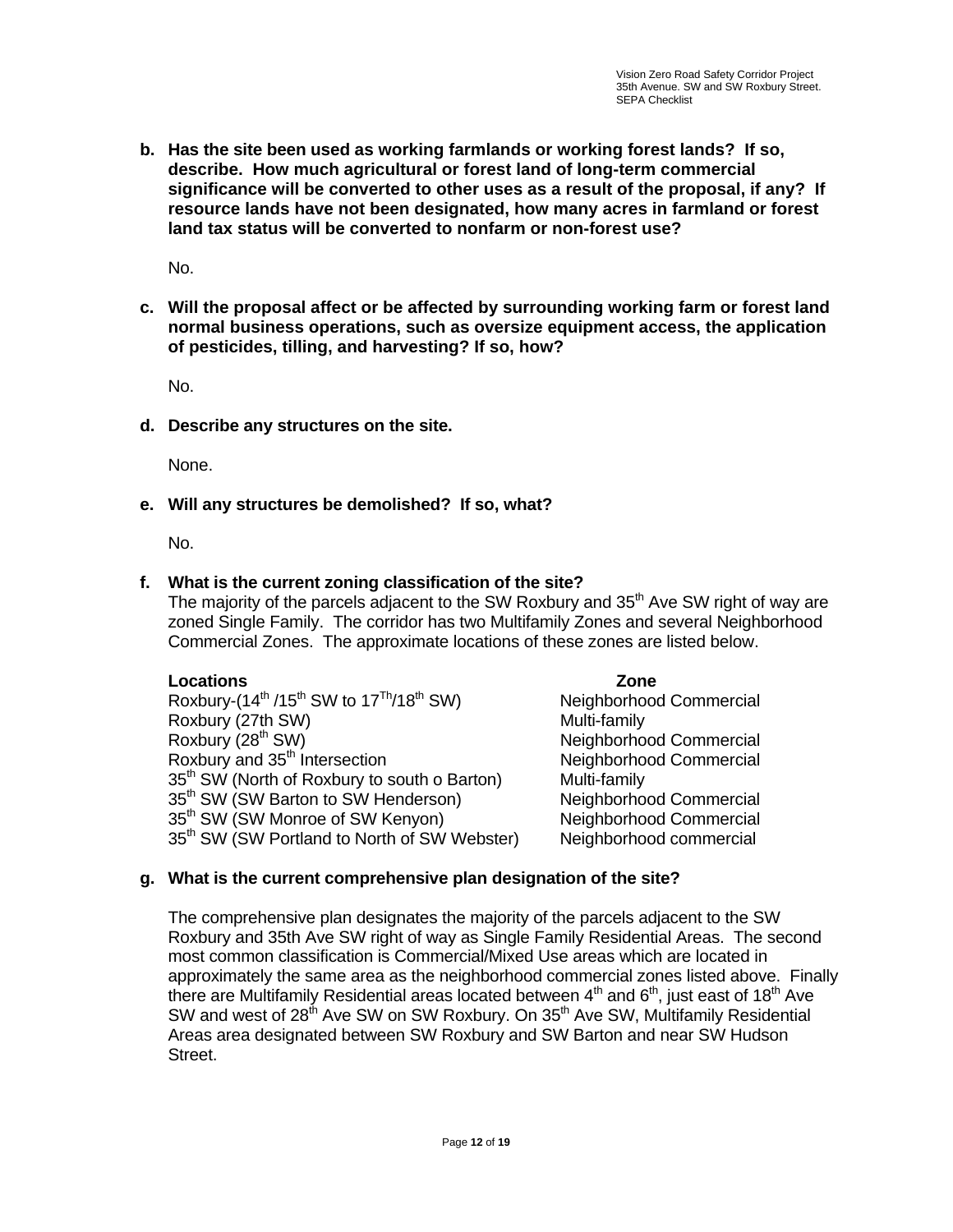## **h. If applicable, what is the current shoreline master program designation of the site?**

NA.

# **i. Has any part of the site been classified as a critical area by the city or county? If so, specify.**

Yes, on SW Roxbury Street there are potential liquefaction areas between 11<sup>th</sup> Ave SW and  $12<sup>th</sup>$  Ave SW and between  $27<sup>th</sup>$  Ave SW and  $29<sup>th</sup>$  SW. There are also steep slope areas on SW Roxbury Street near  $7<sup>th</sup>$ , 10<sup>th</sup> and 22<sup>nd</sup> Avenues SW.

#### **j. Approximately how many people would reside or work in the completed project?**

None.

**k. Approximately how many people would the completed project displace?** 

None.

**l. Proposed measures to avoid or reduce displacement impacts, if any:** 

No displacement impacts are expected.

**m. Proposed measures to ensure the proposal is compatible with existing and projected land uses and plans, if any:** 

NA.

**n. Proposed measures to ensure that the proposal is compatible with nearby agricultural and forest lands of long-term commercial significance, if any:** 

NA.

#### **10. Housing**

**a. Approximately how many units would be provided, if any? Indicate whether high, middle, or low-income housing.** 

No units will be eliminated.

**b. Approximately how many units, if any, would be eliminated? Indicate whether high, middle, or low-income housing.** 

None.

**c. Proposed measures to reduce or control housing impacts, if any:** 

NA.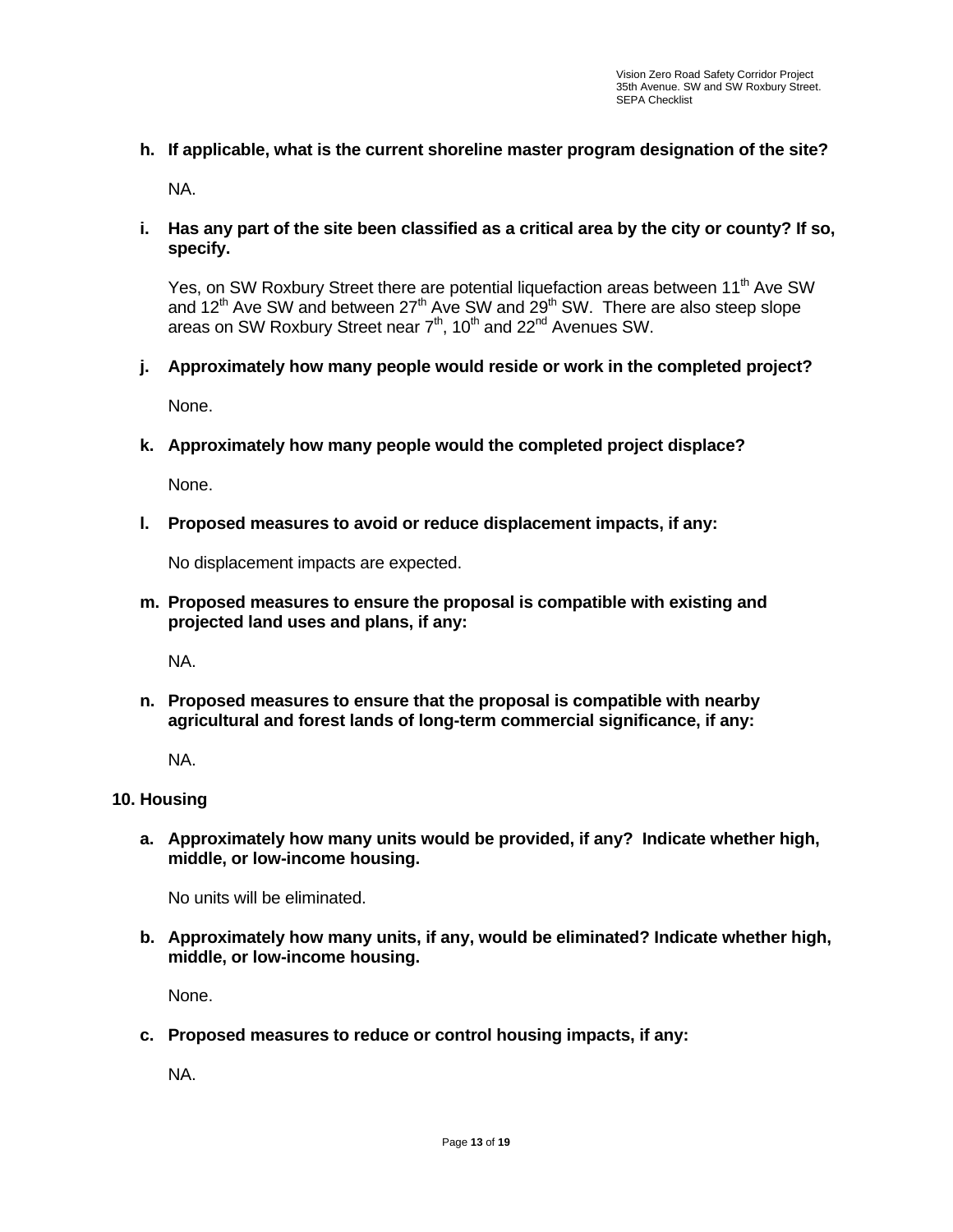# **11. Aesthetics**

**a. What is the tallest height of any proposed structure(s), not including antennas; what is the principal exterior building material(s) proposed?** 

No structures will be constructed. Some poles for signs, signals and cameras will be installed but they will not exceed the high of existing poles along the roadway.

**b. What views in the immediate vicinity would be altered or obstructed?** 

No.

**c. Proposed measures to reduce or control aesthetic impacts, if any:** 

NA.

# **12. Light and glare**

**a. What type of light or glare will the proposal produce? What time of day would it mainly occur?** 

None.

**b. Could light or glare from the finished project be a safety hazard or interfere with views?** 

No.

**c. What existing off-site sources of light or glare may affect your proposal?** 

None.

**d. Proposed measures to reduce or control light and glare impacts, if any:**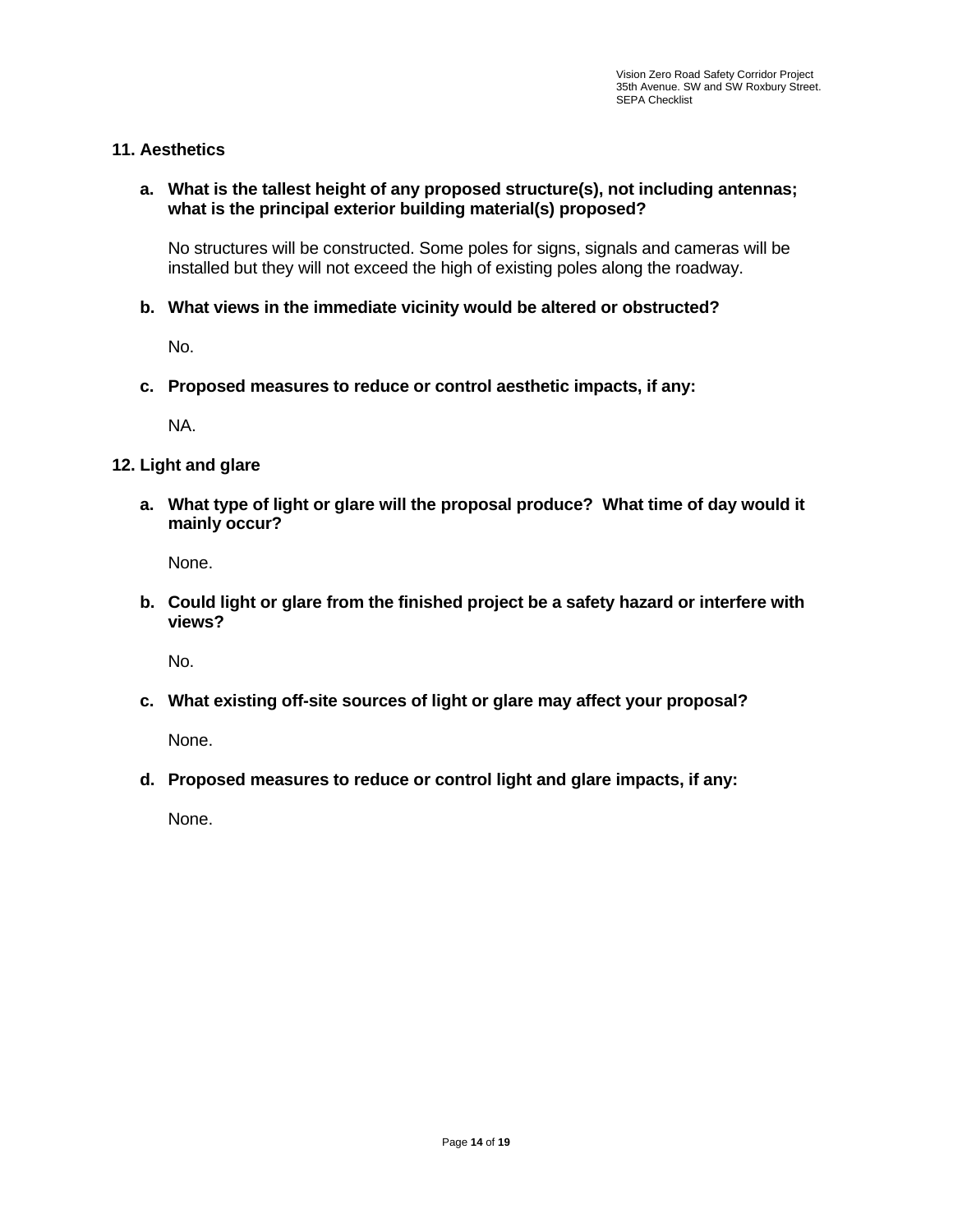## **13. Recreation**

**a. What designated and informal recreational opportunities are in the immediate vicinity?** 

Myrtle Reservoir Park, Walt Hundley Playfield (aka High Point Playfield) and Roxhill Park are located near the SW Roxbury and 35<sup>th</sup> Avenue SW corridor.

**b. Would the proposed project displace any existing recreational uses? If so, describe.** 

No.

**c. Proposed measures to reduce or control impacts on recreation, including recreation opportunities to be provided by the project or applicant, if any:** 

None.

#### **14. Historic and cultural preservation**

a. **Are there any buildings, structures, or sites located on or near the project site that are over 45 years old listed in or eligible for listing in national, state, or local preservation registers? If so, specifically describe.**

There are no registered landmarks along the corridor.

**b. Are there any landmarks, features, or other evidence of Indian or historic use of occupation? This may include human burials or old cemeteries. Are there any material evidence, artifacts, or areas of cultural importance on or near the site? Please list any professional studies conducted at the site to identify such resources.** 

The project is located within a previously disturbed developed right of way. The Project has very limited excavations, primarily for post installations and is unlikely to impact cultural resources.

**c. Describe the methods used to assess the potential impacts to cultural and historic resources on or near the project site. Examples include consultation with tribes and the Department of Archaeology and Historic Preservation, archaeological surveys, historic maps, GIS data, etc.** 

None.

**d. Proposed measures to avoid, minimize, or compensate for loss, changes to, and disturbance of resources. Please include plans for the above and any permits that may be required.**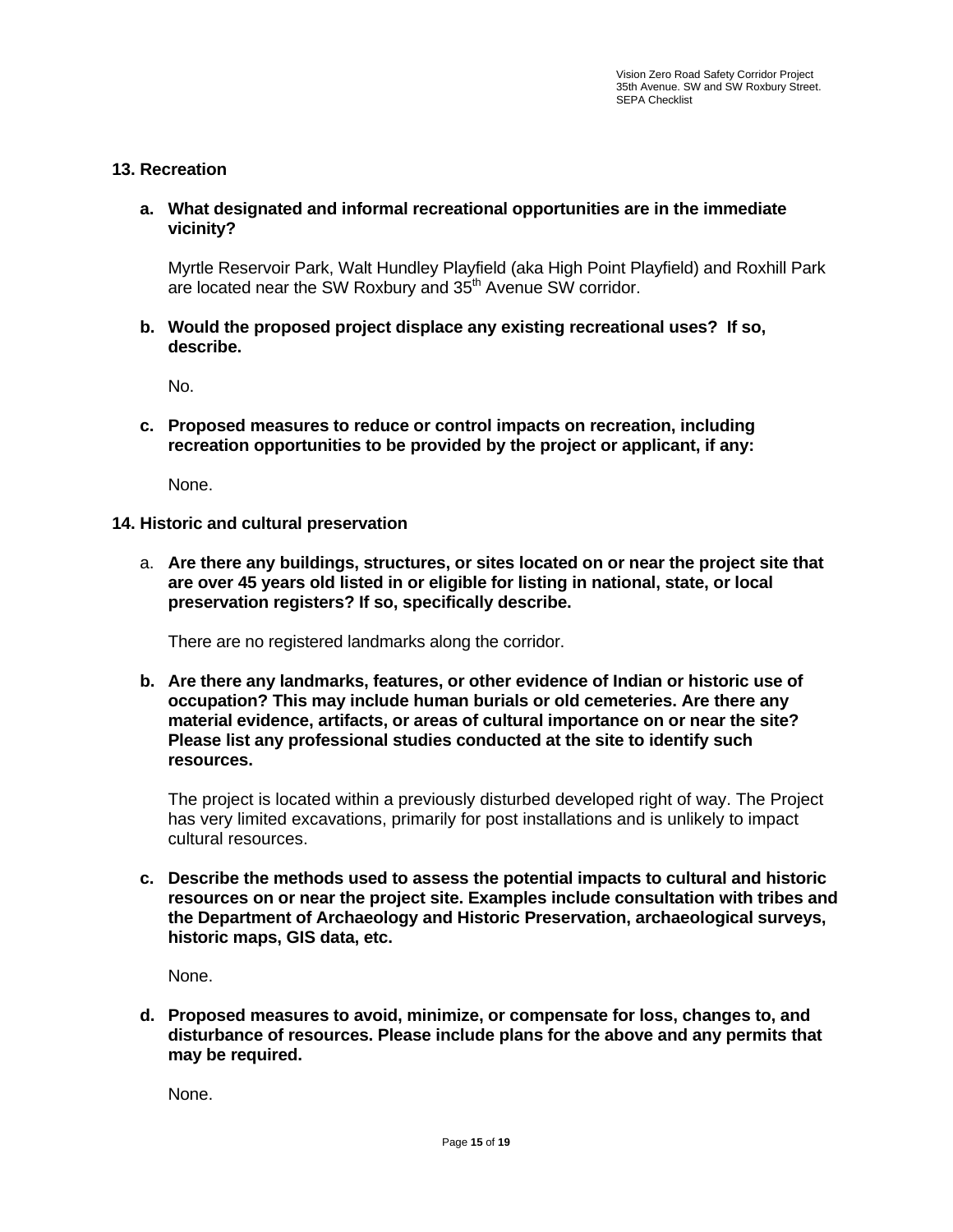## **15. Transportation**

**a. Identify public streets and highways serving the site or affected geographic area, and describe proposed access to the existing street system. Show on site plans, if any.** 

The project sites are within the public right of way along  $35<sup>th</sup>$  Avenue SW and SW Roxbury Street. On the north end of the project area, 35<sup>th</sup> Ave SW is accessed by Avalon Way SW, Fauntleroy Way SW and the West Seattle Bridge. On the south end of the project area, 35<sup>th</sup> SW is accessed by SW Roxbury Street. SW Roxbury Street can be accessed on the f east by Olson Place SW The principal arterial segment of SW Roxbury Street ends at the junction with 35<sup>th</sup> Avenue SW.

#### **b. Is the site or affected geographic area currently served by public transit? If so, generally describe. If not, what is the approximate distance to the nearest transit stop?**

The site is served by public transit. The following King County Metro lines have stops on SW Roxbury Street or 35<sup>th</sup> Avenue SW: C, 21, 22, 60, 113, 120 and 128. Sound Transit Route 560 stops on SW Roxbury Street.

# **c. How many additional parking spaces would the completed project or non-project proposal have? How many would the project or non-project proposal eliminate?**

The number of parking spots should remain the same. In re-channelized sections the parking spots will be wider.

## **d. Will the proposal require any new or improvements to existing roads, streets, pedestrian, bicycle or state transportation facilities, not including driveways? If so, generally describe (indicate whether public or private).**

No.

**e. Will the project or proposal use (or occur in the immediate vicinity of) water, rail, or air transportation? If so, generally describe.** 

No.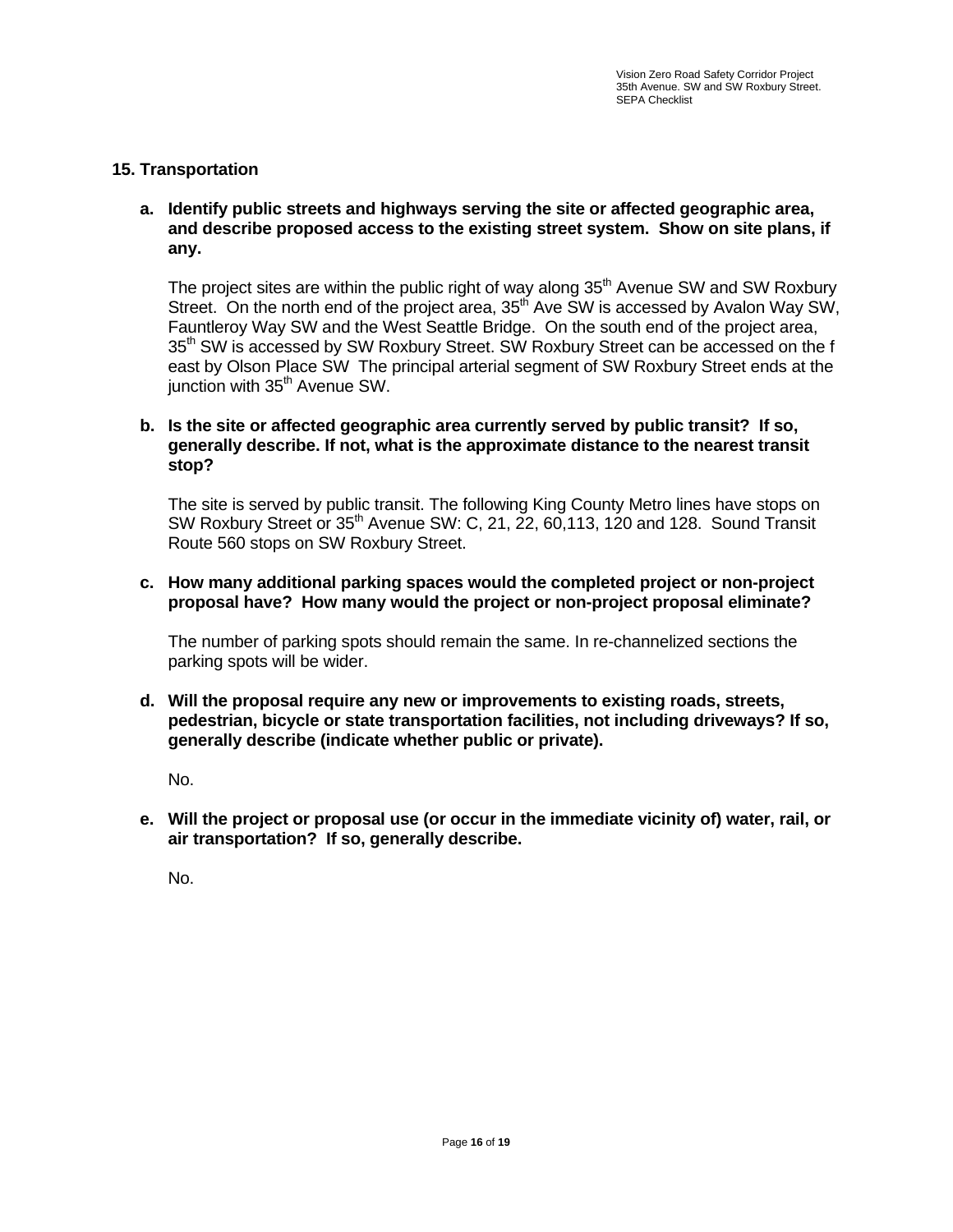**f. How many vehicular trips per day would be generated by the completed project or proposal? If known, indicate when peak volumes would occur and what percentage of the volume would be trucks (such as commercial and non-passenger vehicles). What data or transportation models were used to make these estimates?** 

Additional vehicle trips are not expected for the re-channelization on both 35<sup>th</sup> Ave SW and SW Roxbury St corridor projects.

SDOT evaluated the impacts of re-channelization along  $35<sup>th</sup>$  Ave SW using Synchro and SimTraffic. Synchro is a macroscopic traffic analysis used to determine delays at the intersections and optimize traffic signal timing plans and coordination. SimTraffic is a microsimulation tool used to predict travel times.

The results of the traffic analysis for  $35<sup>th</sup>$  Ave SW and SW Roxbury St are as follows:

# *35th Ave SW Traffic Analysis Results*

The existing and proposed travel times along 35<sup>th</sup> Ave SW between SW Roxbury St and SW Morgan St are:

| <b>AM Peak Travel Times</b>                 |      |         |         |  |  |
|---------------------------------------------|------|---------|---------|--|--|
| <b>Existing</b><br>Delay<br><b>Proposed</b> |      |         |         |  |  |
| Northbound                                  | 4:59 | 5:56    | $+0:57$ |  |  |
| Southbound                                  | 7:02 | $+2.44$ |         |  |  |

| <b>PM Peak Travel Times</b>                 |      |      |         |  |  |
|---------------------------------------------|------|------|---------|--|--|
| <b>Existing</b><br>Delay<br><b>Proposed</b> |      |      |         |  |  |
| <b>Northbound</b>                           | 5:04 | 7:02 | +1:58   |  |  |
| Southbound                                  | 4:53 | 7:00 | $+2.07$ |  |  |

The increases in delays are due to the following safety enhancements:

- Reduction in the speed limit from 35 mph to 30 mph increases travel times by 33 seconds.
- Reduction to one general purpose lane in each direction reduces the flow of traffic. The presence of a new two-way left-turn lane will improve operations at the intersections.

No changes were made in the signal phasing and the pedestrian crossing times comply with the current MUTCD standard walking speed of 3.5 ft/sec.

Bus and turn lanes will be installed on  $35<sup>th</sup>$  Avenue SW to accommodate bus service.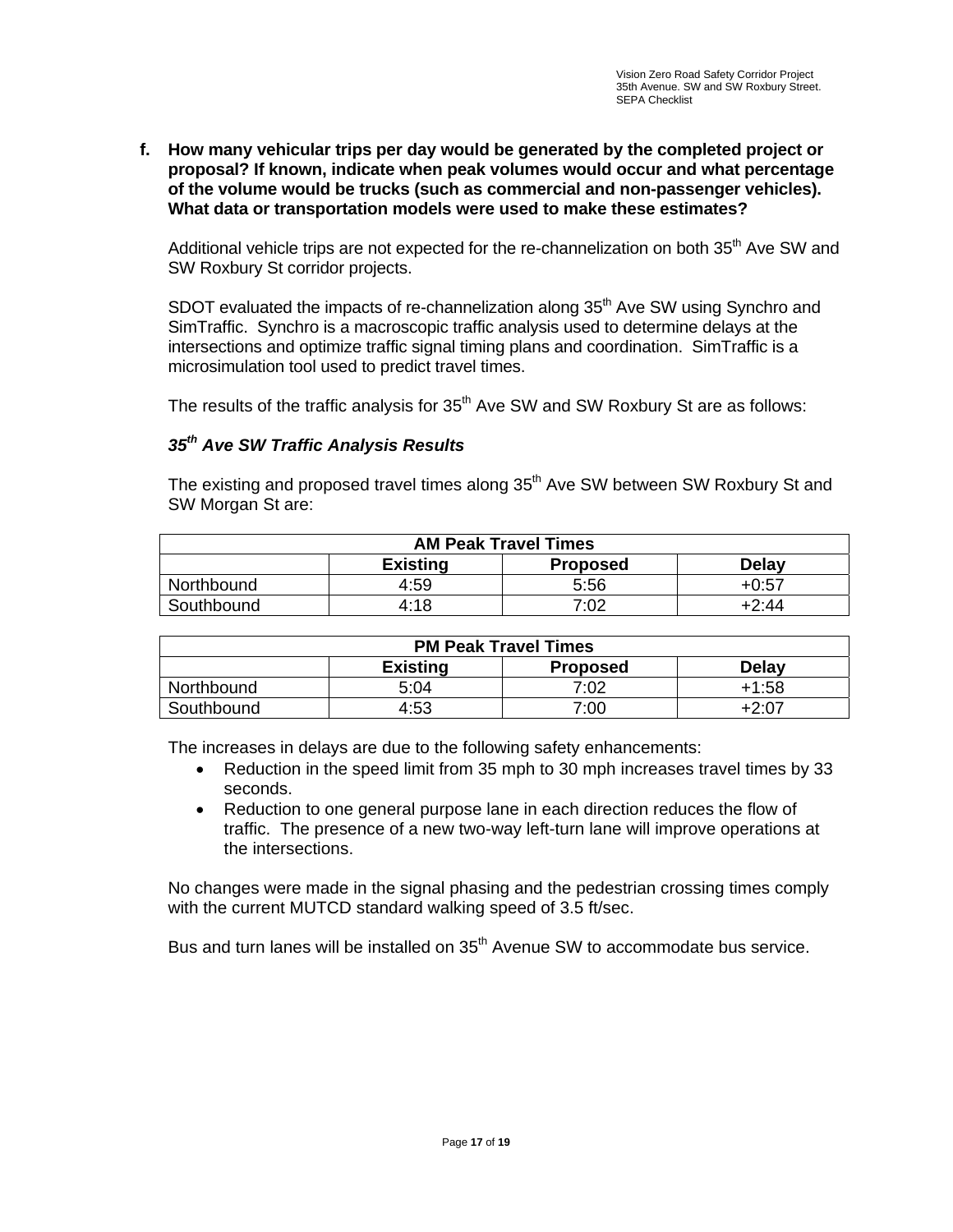# *SW Roxbury St Traffic Analysis Results*

The existing and proposed travel times along SW Roxbury St between 35<sup>th</sup> Ave SW and Olson Pl SW are:

| <b>AM Peak Travel Times</b>                 |      |      |         |  |  |  |
|---------------------------------------------|------|------|---------|--|--|--|
| <b>Existing</b><br>Delay<br><b>Proposed</b> |      |      |         |  |  |  |
| Eastbound                                   | 4:59 | 5:34 | $+0:35$ |  |  |  |
| Westbound                                   | 4:29 | 4:48 | $+0.19$ |  |  |  |

| <b>PM Peak Travel Times</b>                 |      |      |       |  |  |
|---------------------------------------------|------|------|-------|--|--|
| <b>Existing</b><br>Delav<br><b>Proposed</b> |      |      |       |  |  |
| Eastbound                                   | 5:13 | 5:22 | +0:09 |  |  |
| Westbound                                   | 5:03 | 7:31 | +2:28 |  |  |

The increases in delays are due to the following safety enhancements:

- Reduction in the speed limit along SW Roxbury St, east of 15<sup>th</sup> Ave SW, from 35 mph to 30 mph increases travel times by 11 seconds. The speed limit between  $35<sup>th</sup>$  Ave SW and 15<sup>th</sup> Ave SW is 30 mph and the speed reduction east of 15<sup>th</sup> Ave SW will make the speed limit consistent with the entire corridor.
- Reduction to one general purpose lane in each direction reduces the flow of traffic. The presence of a new two-way left-turn lane between 35<sup>th</sup> Ave SW and 17<sup>th</sup> Ave SW will improve operations at the intersections.

No changes were made in the signal phasing and the pedestrian crossing times comply with the current MUTCD standard walking speed of 3.5 ft/sec.

## **g. Will the proposal interfere with, affect, or be affected by the movement of agricultural and forest products on roads or streets in the area? If so, generally describe.**

No.

# **h. Proposed measures to reduce or control transportation impacts, if any:**

The project improvements are expected to increase safety for all people traveling along the corridor.

After one year, the re-channelization improvements will be evaluated. The project installations may be altered based on the before and after data.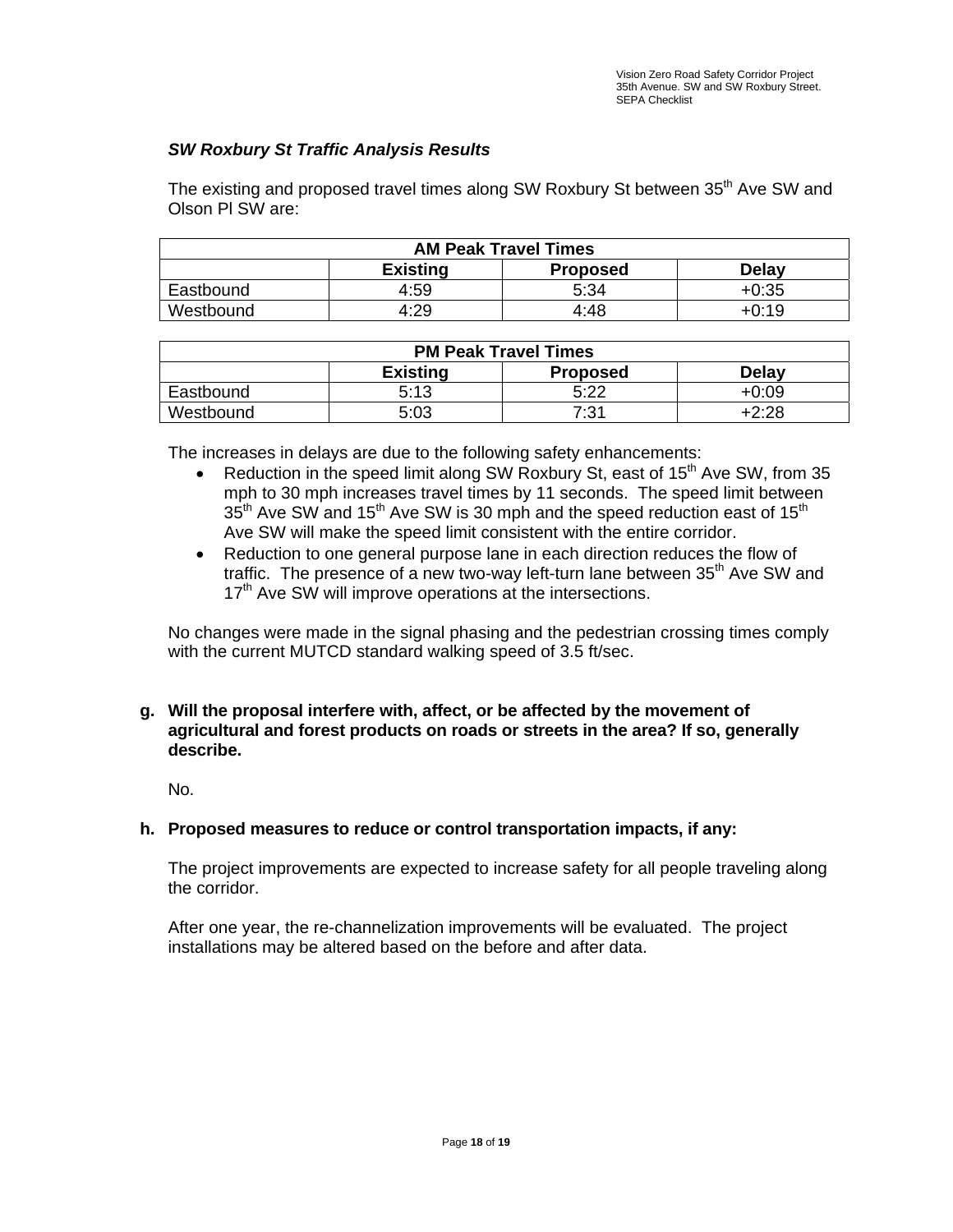#### 16. Public services

a. Would the project result in an increased need for public services (for example: fire protection, police protection, public transit, health care, schools, other)? If so, generally describe.

No.

b. Proposed measures to reduce or control direct impacts on public services, if any.

NA.

17. Utilities

 $\overline{\phantom{0}}$ 

a. Utilities currently available at the site, if any: [Check the applicable boxes]

| None                    |                            |                   |                            |
|-------------------------|----------------------------|-------------------|----------------------------|
| $\boxtimes$ Electricity | $\boxtimes$ Natural gas    | $\boxtimes$ Water | $\boxtimes$ Refuse service |
| $\boxtimes$ Telephone   | $\boxtimes$ Sanitary sewer | Septic system     |                            |
| $\Box$ Other (identify) |                            |                   |                            |

b. Describe the utilities that are proposed for the project, the utility providing the service, and the general construction activities on the site or in the immediate vicinity which might be needed.

None.

**B. SIGNATURE** 

The above answers are true and complete to the best of my knowledge. I understand that the lead agency is relying on them to make its decision.

| Signature:      |                    |  |
|-----------------|--------------------|--|
|                 | James Curtin, SDOT |  |
| Date Submitted: |                    |  |

 $\sigma_{\rm c}$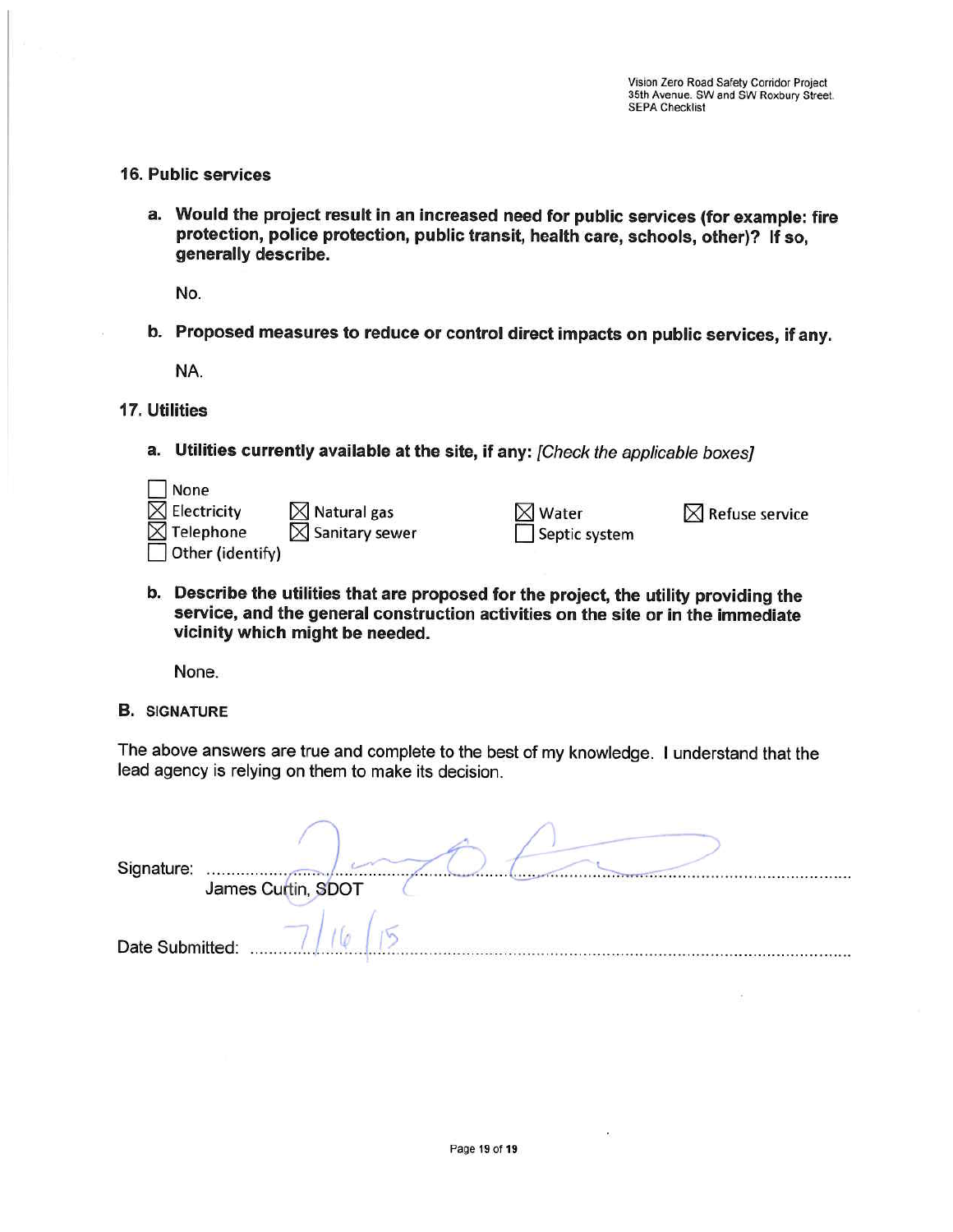*Vision Zero 35th Avenue SW and SW Roxbury Street SW Road Safety Corridor Project* 

# APPENDIX 1 Environmental Health